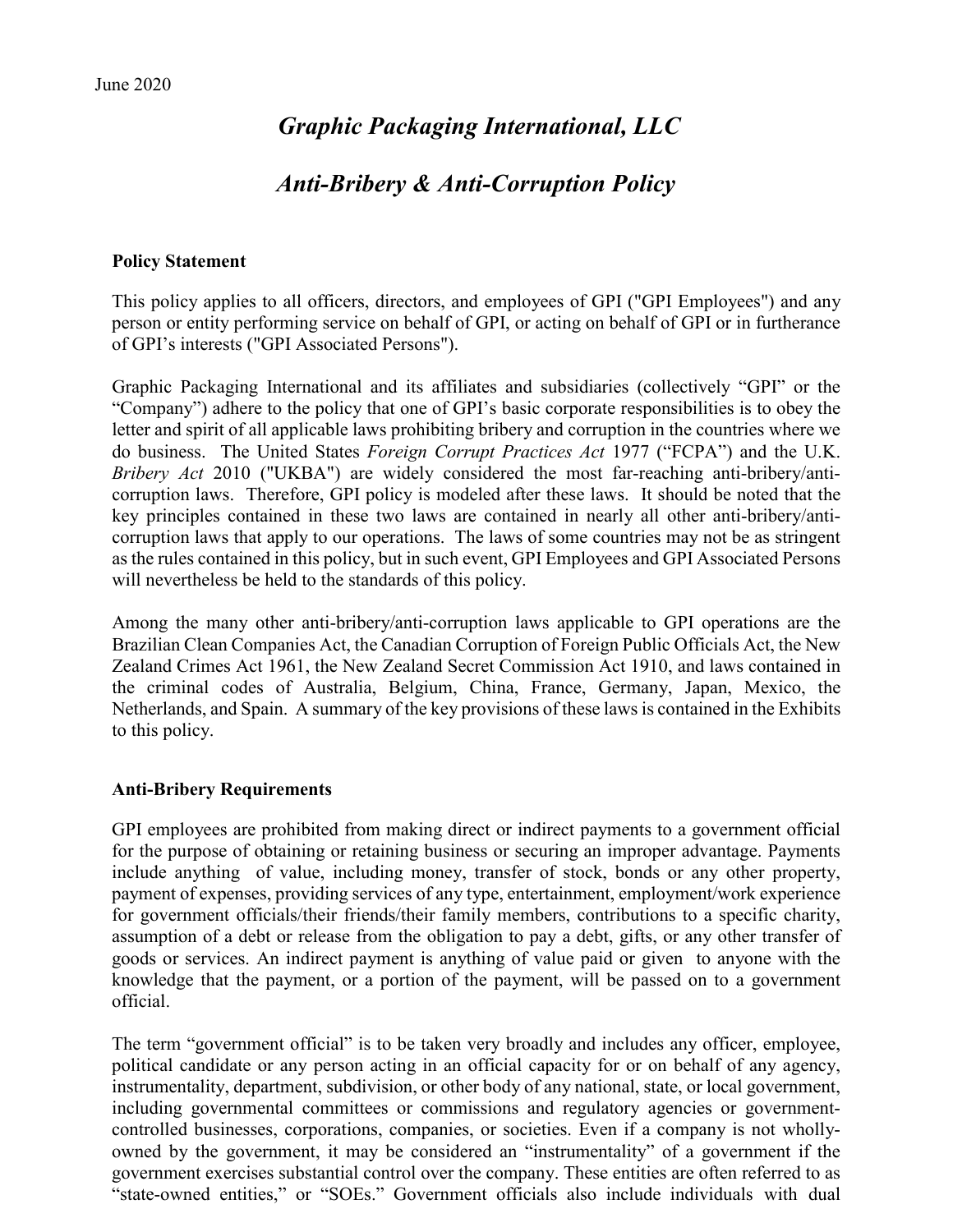capacities as a key decision-maker in a private business, on the one hand, and a position in a government agency or foreign political party, or as a candidate for political office, on the other. Note that a person can be a "government official" even if he or she does not have a government title, or is not employed by a government agency.

GPI also prohibits payments made to commercial businesses or their employees that are for the purpose of securing an improper advantage, influencing or inducing a violation of the law, or influencing any act or decision (including a decision not to act) in order to assist GPI or any other company in obtaining or retaining business.

There is no requirement for the bribe to actually be paid in order for there to be a violation; a mere promise to pay will constitute a violation.

# **Recordkeeping Requirements**

GPI employees must keep accurate books, records, and accounts and maintain internal accounting controls to properly account for all assets. These requirements help eliminate, among other things, the possibility of "slush funds" from which illegal payments may be made. These recordkeeping requirements should be understood to incorporate Generally Accepted Accounting Principles ("GAAP"), which require the creation and maintenance of internal accounting controls sufficient to provide reasonable assurances that:

- 1) all transactions are executed in accordance with management's general or specific authorization;
- 2) transactions are recorded as necessary to permit preparation of financial statements in conformity with GAAP;
- 3) access to assets is permitted only in accordance with management's general or specific authorization;
- 4) the recorded accountability for assets must be compared with the existing assets at reasonable intervals and appropriate action must be taken with respect to any differences.

Under these regulations, even a petty cash fund could be considered an "off-the-books slush fund" if it is not properly accounted for in the company's books and records.

# **Operational Guidance**

# Due Diligence in Forming Customer and Contractual Relationships

Under various anti-bribery/anti-corruption laws, a company can be held liable for corrupt payments made by a third party acting on the company's behalf, even if the company was not actually aware that the third party was engaging in this activity. Carefully following the Company' procedures for selecting and appointing corporate consultants, sales agents, independent distributors and other representatives (the "Representatives") abroad will help minimize the exposure to potential liability from unauthorized actions of GPI's Representatives. Observing these procedures may also serve as persuasive evidence that you did not "knowingly" violate the law and could be a mitigating factor in the event that an inadvertent violation of a law has occurred. This will also assist in ensuring that GPI has adequate procedures in place in the event of a violation of any of the anti-bribery/anti-corruption laws.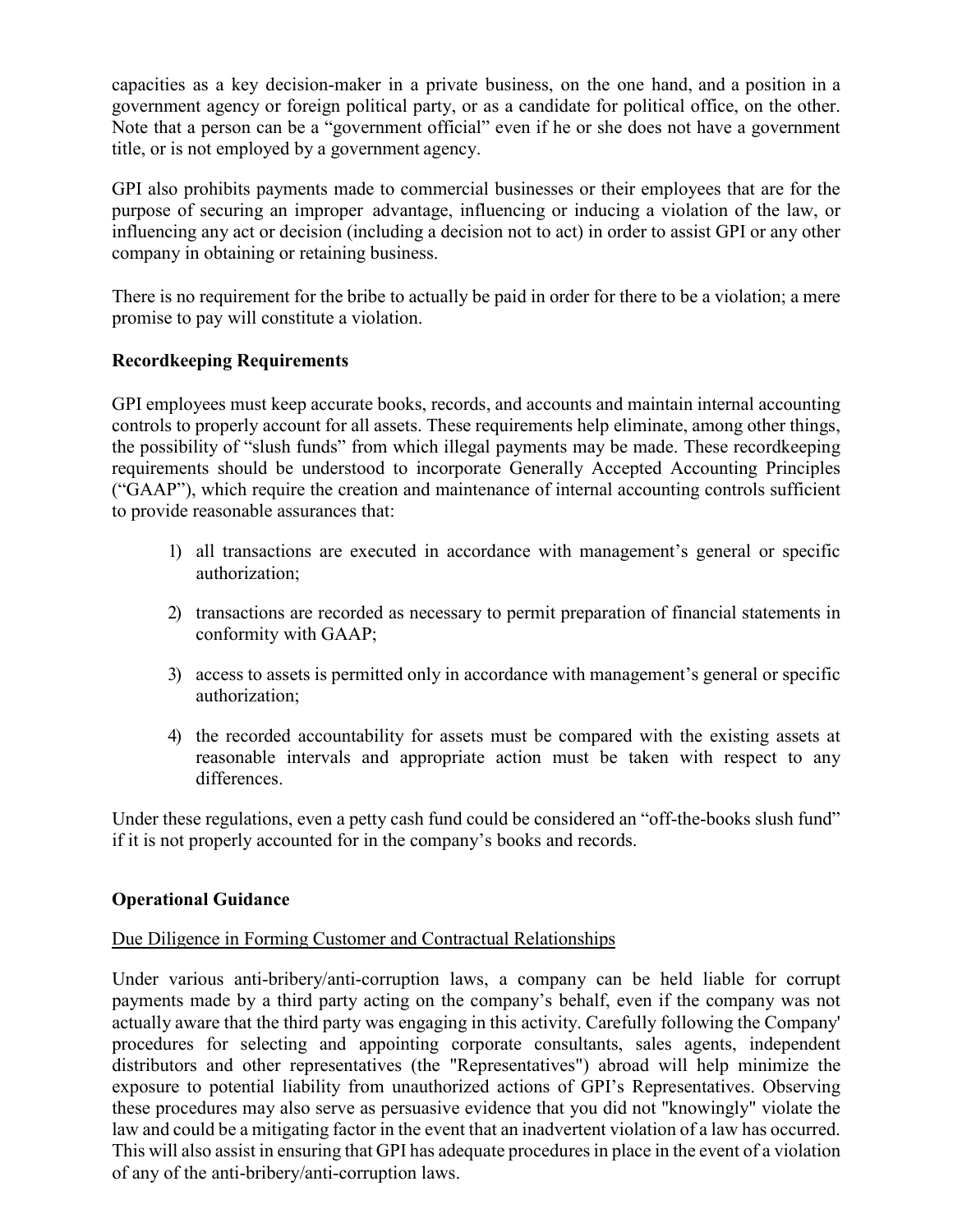Employees responsible for entering into contracts with Representatives should investigate known sources of information regarding a potential Representative's business performance and ethics record. They should ask the Representative about the business qualifications, and check with independent sources to verify information that is available in the public record, including potentially making contact with the relevant Foreign Commercial Service or desk officer in the U.S. Departments of Commerce and State, as well as with the commercial officer of the relevant U.S. embassy abroad.

Exhibit A to this policy contains the suggested due diligence to be undertaken prior to the retention of Representatives proposed to be engaged on GPI's behalf to conduct business in any foreign country. Working with the Law Department, GPI employees also should ensure that the contract with any Representative contains appropriate anti-bribery/anti-corruption compliance provisions. They should also retain and update the documentation that is collected throughout the contractual relationship and should keep the file of information for at least five years after the relationship has concluded.

# What is Permissible?

There are only very limited exceptions that permit payments or other things of value to be provided to foreign officials. The most applicable exception for GPI allows for "*a reasonable and bona fide expenditure, such as travel and lodging expenses, incurred by or on behalf of a foreign official ...directly related to ...the promotion, demonstration, or explanation of products or services ...or the execution or performance of a contract with a foreign government or agency*." This exception is interpreted very narrowly and on a case-by-case basis, and will cover only reasonable expenses that are closely and directly related to a genuine and specifically identifiable and essential business purpose. For example, it may be permissible to pay certain expenses in connection with travel to visit a GPI business location, such as a mill, for the purpose of observing the nature and extent of operations and capabilities. Legitimate business purposes could include opportunities to demonstrate products or manufacturing methods, or the handling of product-related environmental issues or similar technical subjects. Travel may also be reasonably necessary to attend training that is required to carry out the business dealings between the parties. However, GPI cannot pay any travel-related expenses for a foreign official if the business purpose of the trip could have been addressed in the official's home country.

Because of the complexity of the legal issues relating to the applicability of exceptions to this policy's broad restrictions, no payment can be made under these exceptions without previous, express permission from the Law Department.

Facilitation payments, which are low value payments usually made to Government Officials to deliver approvals or permissions more quickly, are not permitted under this policy. **GPI does not permit GPI Employees or Associated Persons to make such payments, even if a local law would otherwise allow it.**

# Pre-Approval of Gifts, Travel, Meals and Entertainment Involving SOEs and Foreign Officials

As noted above, the coverage of anti-bribery/anti-corruption laws is very broad, and legal decisions as to what is permissible are case-by-case and very specific to each set of facts and circumstances. Therefore, the utmost care must be taken in evaluating these issues.

The threshold issue is determining whether a "foreign official" would be the recipient of a payment or other thing of value. A significant "red flag" in this area is whether the recipient works for an SOE. **If a customer is an SOE or a key decision- maker at a customer is determined to be a government official, provision of gifts, travel, meals, entertainment or anything else of value**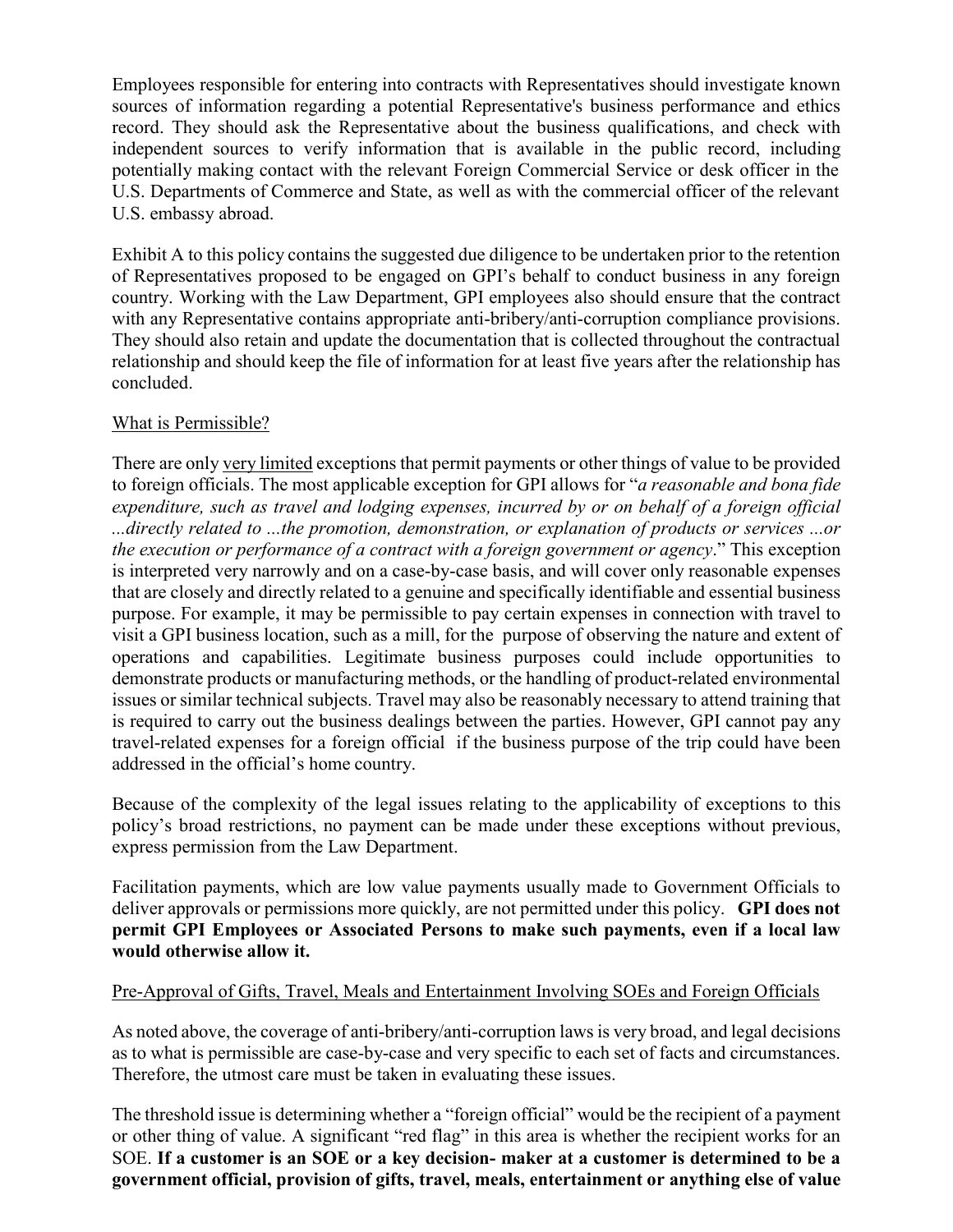**to that customer will be strictly governed by this policy, which supersedes any other GPI policy or practice relating to such subject matter. In each such case, all proposed payments, gifts, travel, meals and entertainment, or other "thing of value" involving "government officials" must be approved in advance by the Law Department.** Sufficient notice and detail is required to allow a thorough legal review.

Assuming, on a case-by-case basis, that a customer is not an SOE and no foreign officials work for the customer in key decision-making capacities, GPI employees can provide appropriate gifts and entertainment in accordance with existing GPI policies and practices. Such gifts may not be made, however, for the purpose of securing an improper advantage, influencing or inducing a violation of the law, or influencing any act or decision (including a decision not to act) to assist GPI or any other company in obtaining or retaining business.

# **Education and Training**

Anti-bribery/anti-corruption training is administered by the GPI Law Department, Corporate Accounting and Internal Audit. If any additional training is desired or questions arise, contact a member of the Law Department.

# **Reporting**

Reporting of any suspected or alleged improper business conduct, including any potential violations of the FCPA, UKBA or other anti-bribery/anti-corruption law, should be made in accordance with GPI's Code of Business Conduct and Ethics.

# **Enforcement and Discipline**

Any employee who violates any applicable law, or who violates any related GPI policy or procedure, will be subject to appropriate disciplinary action, up to and including termination. Remember: in some cases, GPI policy or procedure may be more stringent than a local law. GPI employees must still comply with the GPI policy or procedure in such instances. Any employee who is aware of another employee's violation of such laws, policies, or procedures but does not report same, will also be subject to appropriate disciplinary action. No employees will be penalized for reporting any concern or suspicion they have about corrupt behavior.

# **Whistleblower Hotline**

Any employee having information or knowledge of any actual or contemplated violation of this Policy shall promptly inform his or her supervisor, report the matter to our General Counsel, call our Alertline or visit the Alertline website to report the matter. Employees may call the Alertline at the number for their location or visit the website as shown on the attached Exhibit B to this policy.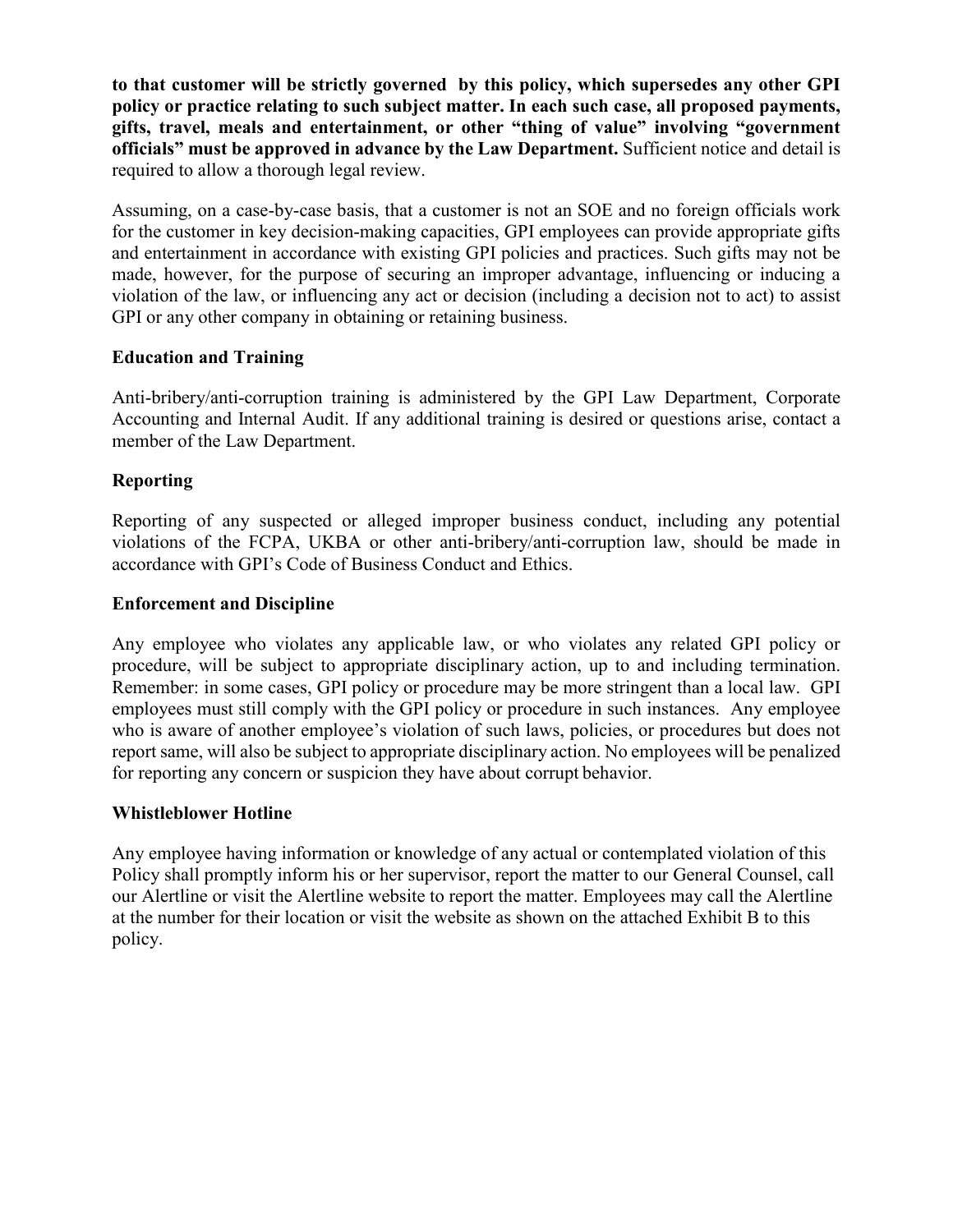### **EXHIBIT A**

### **SUGGESTED DUE DILIGENCE PROCEDURES FOR ENGAGING FOREIGN SALES AGENTS AND OTHER REPRESENTATIVES**

#### A. IDENTIFY NEED

- 1. Determine and document the business justification for retaining the Representative.
- 2. Identify the functions to be performed.
- 3. Document reasons why these functions cannot be performed by GPI employees incountry.

### B. DUE DILIGENCE REGARDING PROPOSED REPRESENTATIVE

- 1. What are the Representative's qualifications for the services to be performed, including the Representative's background and experience? Get resumes or CV's for the principals who will be involved in the engagement (in particular, is there any prior government service).
- 2. What experience and resources (personnel and financial) are to be employed by the Representative?
- 3. What is the organizational form (corporation, partnership, etc.) and structure (org chart) of Representative's corporate entity?
- 4. Research the ownership of the Representative's entity and obtain details of the beneficial owners – focus on whether any of the individuals are government officials, or have relationships with government officials.
- 5. Do the principals have affiliations with corporate entities other than the one being used for this engagement? -- If so, we need to understand ownership structure of other affiliated entities.
- 6. What is the Representative's business history -- years in business, employees, lines of business, approx revenues, etc.
- 7. Will Representative be retaining services of any third parties in carrying out work for GPI? If so, the same due diligence will need to be performed for each such third party so retained.
- 8. What local law governs the Representative's activities -- are they aware of and in compliance with local legal requirements for their business?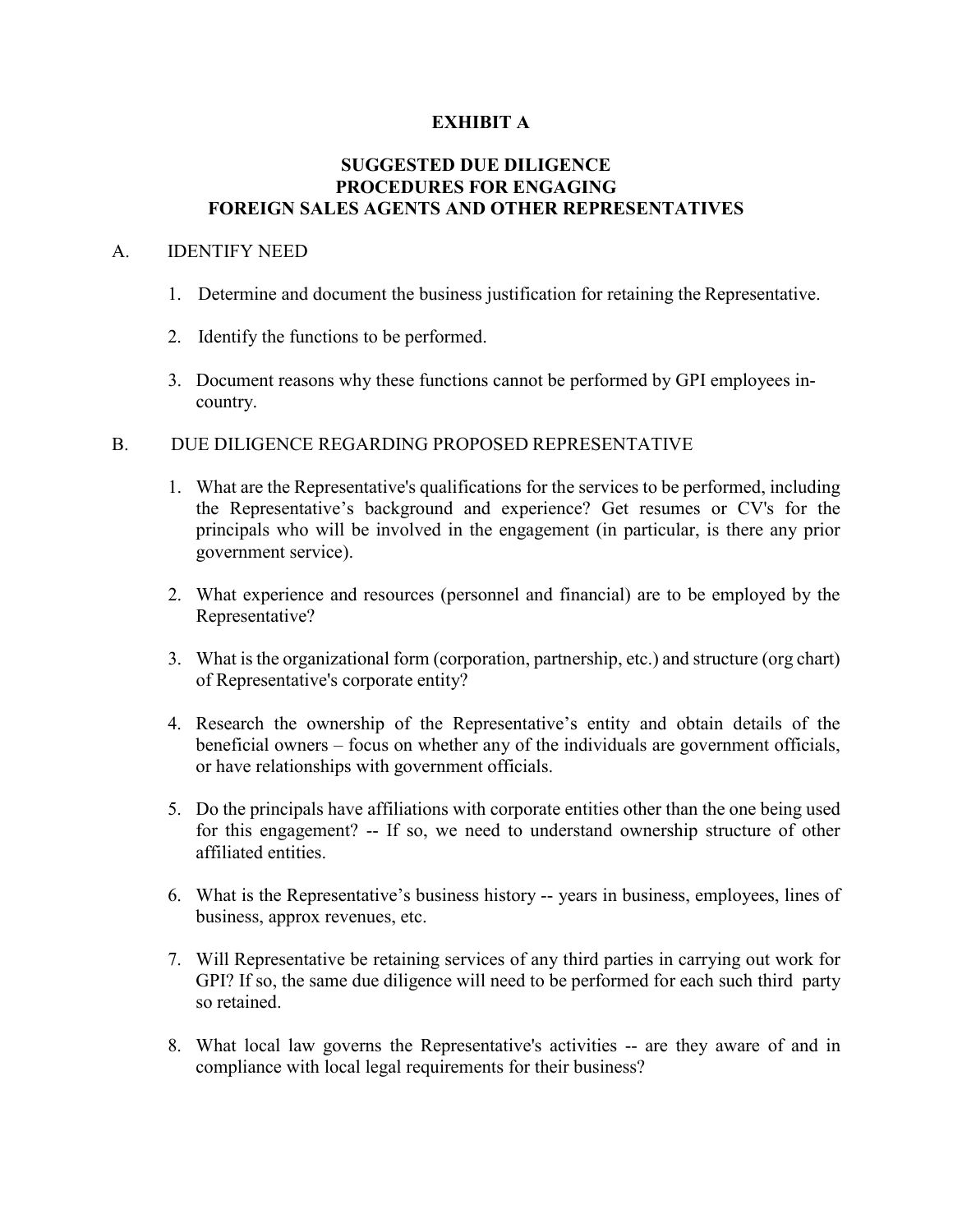- 9. Obtain and check business references a reference check should include questions about business ethics.
- 10. Obtain and check bank references.
- 11. Are there any prior bankruptcies; criminal convictions; pending investigations for bribery, tax evasion, export or antitrust violations?
- 12. Does the Representative have any anti-bribery and corruption ("ABC") policies of its own that are of an equivalent standard to GPI's? Do they provide ABC training to their staff?
- 13. If not, are they willing to adhere to GPI's policies and procedures and confirm in writing that they will train their staff to comply with them?
- 14. Does the Representative also use third parties when performing services for GPI?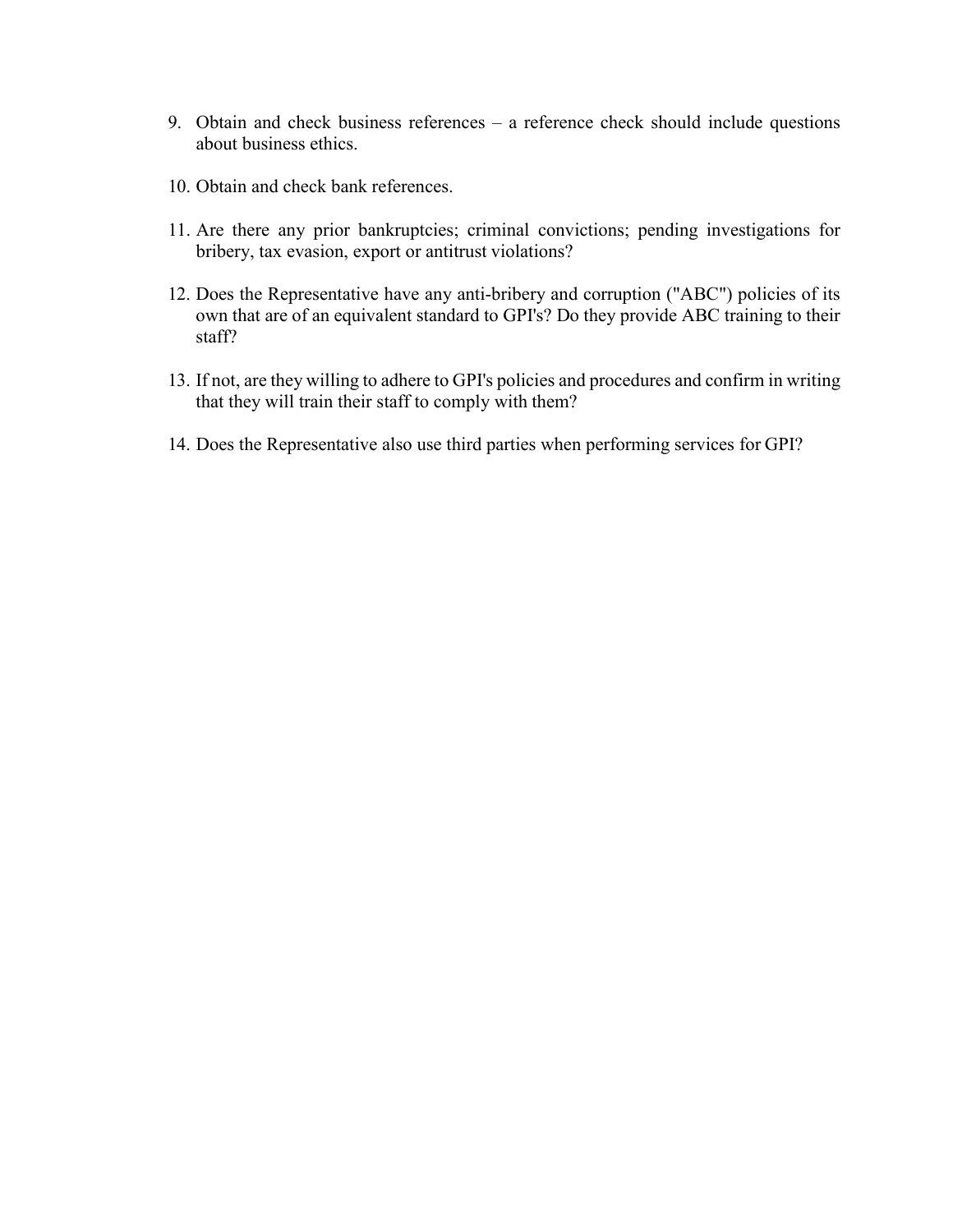# EXHIBIT B

# ALERTLINE PHONE NUMBERS

| Australia             | 1.800.339276                              |
|-----------------------|-------------------------------------------|
| <b>Belgium</b>        | 0800-77004                                |
| <b>Brazil</b>         | 0.800.891.1667                            |
| Canada                | 1.866.898.3750 1.855.350.9393             |
| China                 | 10.800.120.1239                           |
|                       | 10.800.712.1239                           |
| Cyprus                | 800.900.10 - At prompt enter 866.898.3750 |
| France                | 0.800.90.2500                             |
| Germany               | 0.800.101.6582                            |
| Greece                | 0.080.012.6576                            |
| Italy                 | 800.786.907                               |
| Ireland               | 1-800615403                               |
| Japan                 | 00531.121520                              |
|                       | 0066.33.112505                            |
| Mexico                | 001.800.840.7907 or 001.866.737.6850      |
| New Zealand           | 000-911-866-898-3750                      |
| <b>Netherlands</b>    | 0800-0226174                              |
| Spain                 | 900.991.498                               |
| <b>United Kingdom</b> | 0.800.032.8483                            |
| <b>United States</b>  | 1.866.898.3750                            |

ALERTLINE WEBSITE: [www.gpibusinessconductalertline.ethicspoint.com](http://www.gpibusinessconductalertline.ethicspoint.com/)

# **GENERAL COUNSEL CONTACT INFORMATION**

Lauren S. Tashma Executive Vice President, General Counsel & Secretary Graphic Packaging International, LLC 1500 Riveredge Parkway NW Suite 100, 9<sup>th</sup> Floor Atlanta, GA 30328, U.S.A. 770.240.7699 (O) 678.918.4065 (F) [Lauren.tashma@graphicpkg.com](mailto:Lauren.tashma@graphicpkg.com)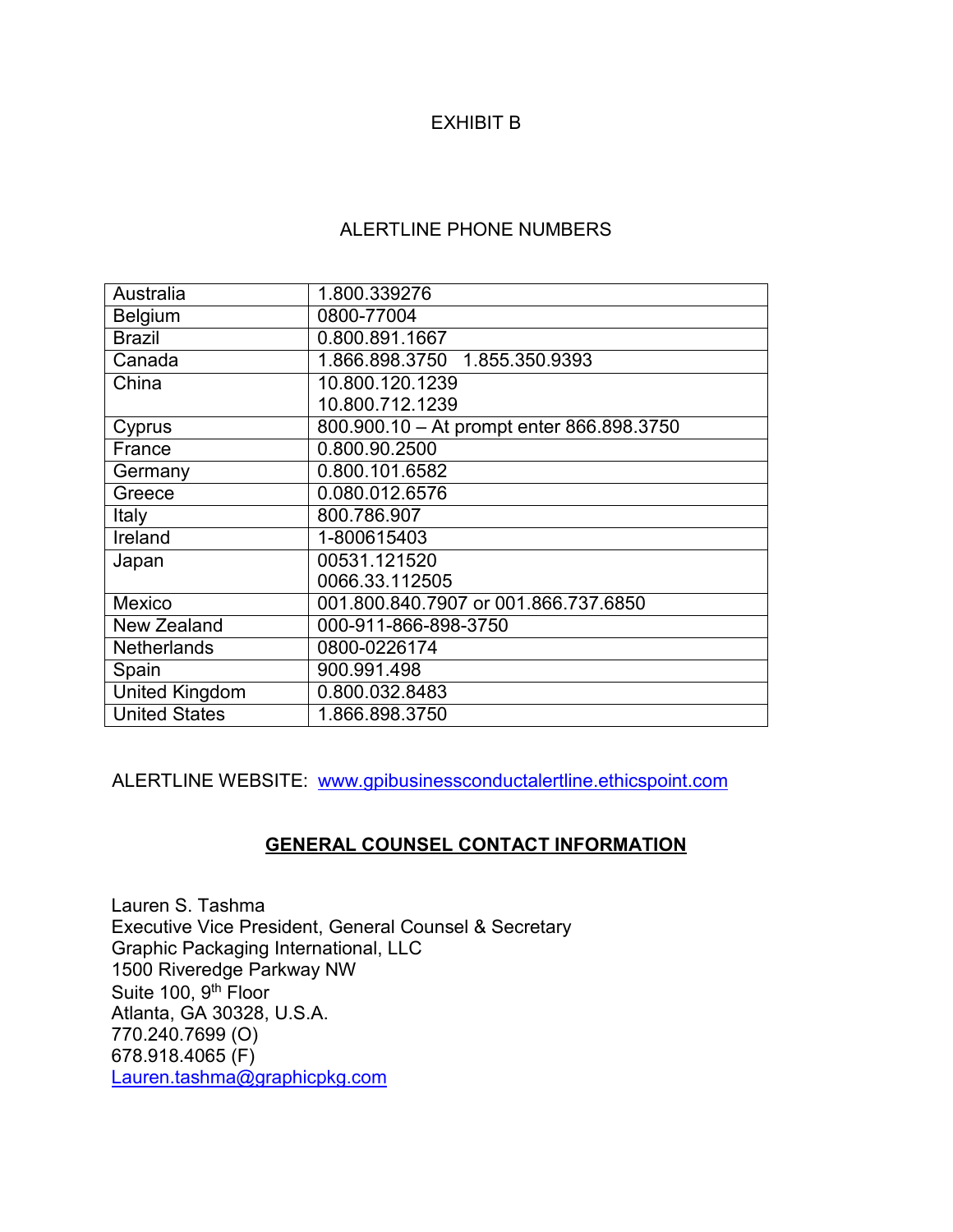# EXHIBIT C

### **Summaries of Select Anti-bribery/Anti-corruption Laws in Countries Where We Do Business**

#### **Australia: Australian Criminal Code**

Commonwealth legislation prohibits bribery of Commonwealth public officials and foreign public officials by asking for, receiving or agreeing to receive a benefit with the intention that the exercise of the official's duties will be influenced. For Commonwealth public officials, this prohibition applies whether or not the conduct (or a result of the conduct) constituting the offence occurs in Australia Individual State legislation also prohibits bribery of public officers as well as prohibitions on certain private sector bribery, such as secret commissions.

A violation of the law by an individual can result in imprisonment for up to 10 years and/or fine of up to AU\$1.8M. A violation of the law by a corporate entity can result in a fine consisting of the greatest of: (a) AU\$18M OR (b) 3 times the value of the benefit obtained OR (c) 10% of the annual turnover of the body corporate for the 12 month period leading up to the conduct.

### **Belgium: Belgium Criminal Code**

Public official and commercial bribery are prohibited. Both the offering of a bribe and the receiving are punishable.

Public bribery is defined as: offering, promising or giving a benefit, directly or indirectly, to a public official, to his/her own benefit or that of a third party, in order to induce him/her to perform or refrain from performing any act falling within the scope of responsibilities.

Private bribery is defined as: offering, promising or giving an advantage of any kind, directly or indirectly, to a director, proxy-holder, employee or other representative of a legal entity or natural person, for him/herself or for anyone else, intending to induce him/her to act or refrain from certain acts within his/her function without the authorization of the board of directors, the shareholders or principal.

Persons involved in bribery may be prosecuted in Belgium regardless of their citizenship if at least one element of the bribery offence was committed in Belgium. Public bribery committed outside of the Belgian territory, when the defendant is found on Belgian territory, may also be prosecuted in Belgium if the bribery concerns Belgian public officials or foreign officials who are Belgian citizens or who work for an international organization based in Belgium.

Public bribery by an individual is punishable with imprisonment ranging from 6 months to 15 years, and criminal fines from  $\epsilon$ 800 up to  $\epsilon$ 800,000. These penalties can be higher if the public official is a police officer or a member of the public Prosecutor's Office, in which case all penalties are doubled; or if the person exercises a public function in a foreign state or in an organization of public international law, in which case the minimum possible criminal fine is tripled and the maximum is quintupled.

Public bribery by a company is punishable with criminal fines ranging from  $\epsilon$ 24,000 to  $\epsilon$ 2.88 million.

Private bribery by an individual is punishable with imprisonment ranging from 6 months to 3 years, and criminal fines from €800 up to €800,000.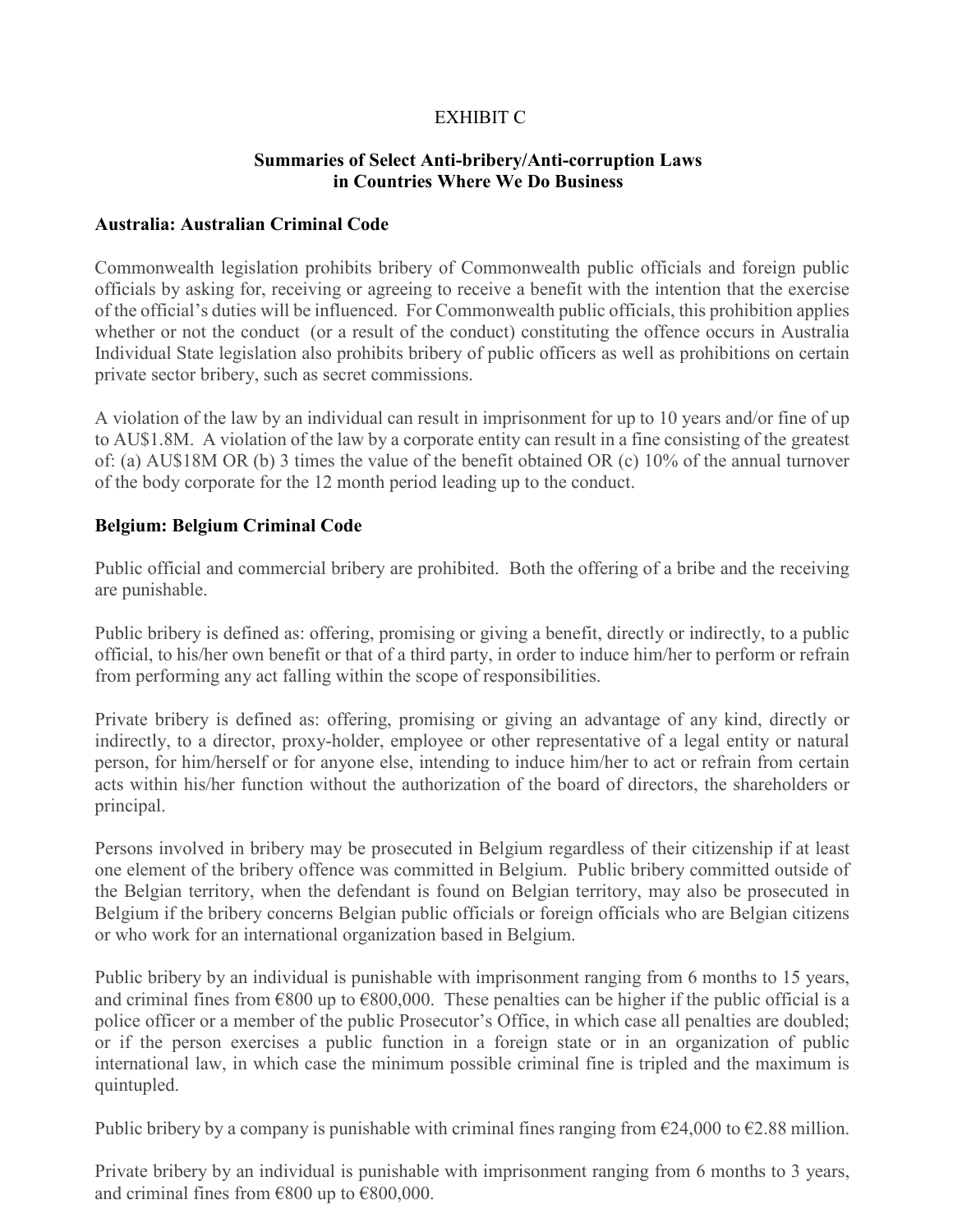Private bribery by a company is punishable with criminal fines ranging from  $\epsilon$ 24,000 EUR to  $\epsilon$ 1.6 million.

# **Brazil: Brazilian Clean Companies Act**

The Brazilian Criminal Code prohibits the promise, offer or grant of an undue advantage to a public agent, with the intent to motivate him/her to commit, omit or delay an official act (active corruption). Law 12,846/13 ("Anticorruption Law") prohibits direct and indirect bribery of national and foreign public agents by legal entities. Directors and Officers of companies that pay bribes shall be held liable for the extent of their wrongdoing. Public agents or officers, private companies and individuals can also be held liable if fraud is committed in public biddings, under Law 8,666/93 ("Bidding Law").

The law applies to all Brazilian companies, to foreign companies with offices, branches or representation in Brazil, to individuals, whether Brazilian or foreign, who violate Brazilian law, and to public agents.

Violation of the law by an individual for bribery of a public agent is punishable by imprisonment of 2 to 12 years, which may be increased according to the circumstances of the case, and a fine determined by the judge. Violation of the law for accepting a bribe is punishable by loss of the value (monetary or other items) obtained through the improper act, reimbursements of damages, loss of public position, suspension of public rights, a fine, and a prohibition on contracting with public authorities and receiving credit or fiscal benefits. Violation of the Bidding Law by an individual is punishable by detention and a fine, which may vary according to the crime. Also, public agents may lose their public position.

Violation of the law by a company is punishable by forfeiture of assets and rights obtained by improper means, and fines ranging from 0.1% to 20% of the company's gross revenue from the preceding fiscal year, excluding taxes, as well as a duty to compensate for damages caused. The fine cannot be less than the benefit gained by the infracting party and, if not possible to use gross revenue for the calculation (i.e. in case the benefit gained by the infracting party cannot be estimated), the fine may range from BRL 6 thousand up to BRL 60 million (under the Anticorruption Law).

# **Canada: Corruption of Foreign Public Officials Act**

Prohibits bribery of non-Canadian public officials (or any person for the benefit of a foreign public official) for purposes of obtaining or retaining an advantage in the course of business. Also prohibits manipulation or falsification of books and records to conceal bribery. Prohibits only payment of/offer to pay a bribe; requesting/accepting a bribe is not a violation. (However, recipients may be prosecuted under provisions of the Canadian *Criminal Code*).

The law applies to Canadian companies, Canadian citizens and permanent residents, and any person or entity where there is a "real and substantial connection" between Canada and the acts constituting the offence. A "real and substantial connection" will be found where a significant portion of the acts giving rise to the offence take place in Canada.

Violation of the law by an individual is punishable by up to 14 years imprisonment.

Violation of the law by corporate entities is punishable by fines, which are unlimited in amount.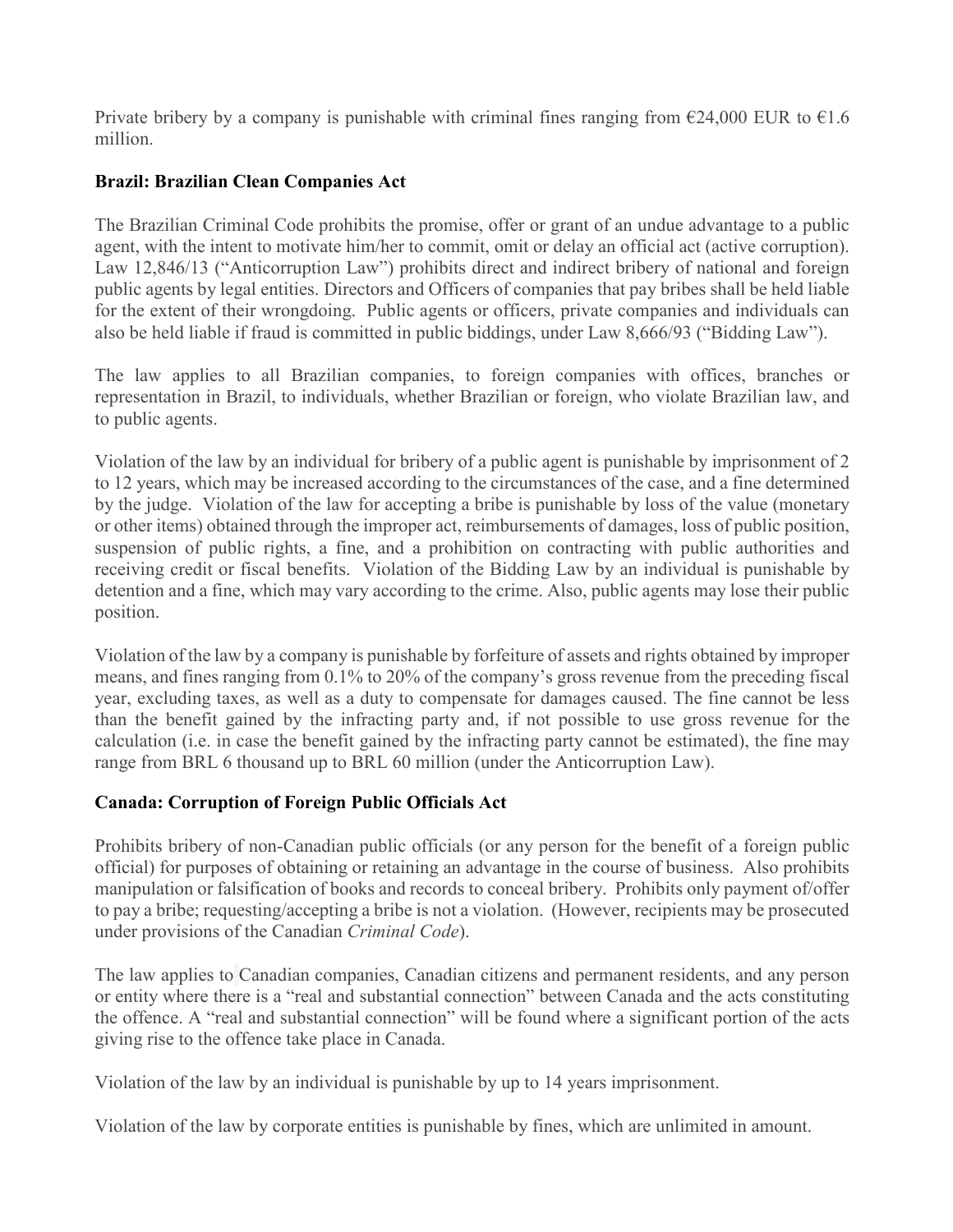# **China: Criminal Law of the People's Republic of China (PRC)**

Prohibits bribery of public entities (including state organs, state-owned companies /enterprises/institutions and other public organizations), public officials who perform public duties in public entities for the purpose of illegitimate benefits (both statutorily prohibited benefits and lawful benefits obtained by statutorily prohibited means). Prohibits soliciting or accepting a bribe as well.

Commercial bribery in business activities for the purpose of selling or purchasing commodities is also prohibited.

The law applies to PRC companies, foreign companies that operate in PRC, PRC nationals and residents, any person acting while in PRC, any person acting overseas with a close connection to PRC, and any person or entity where there is a real and substantial connection between PRC and the acts constituting the offence.

Violation of the law by an individual is punishable as follows:

for bribing a public official – imprisonment, up to a life sentence, and unlimited fines

for commercial bribery – imprisonment up to 10 years and unlimited fines

for receiving a bribe as a government official – up to death penalty, permanent deprivation of political rights, and confiscation of property

for receiving a bribe as a non-public official – imprisonment up to 5 years, and confiscation of property

Violation of the law by a company is punishable as follows:

for bribing a public official - unlimited fines for the corporate entity, and up to 5 years imprisonment and unlimited fines for persons who are directly responsible for the offence.

For receiving commercial bribes – unlimited fines for the corporate entity if public, and up to 5 years imprisonment for persons who are directly responsible for the offence. If the corporate entity is not public, then fines from RMB10,000 to RMR200,000 and confiscation of illegal gains.

# **France: French Criminal Code**

The French Criminal Code prohibits paying or offering a bribe, directly and indirectly, to *any* person (not limited to foreign officials or other public sector) – including any public official, any person in charge of a public mission and any holder of elected public office *in a foreign state or in a public international organization* – to induce them to perform an official act, whether or not thereby violating his or her official duty. The Criminal Code further prohibits the receiving of a bribe. It is also an offence to bribe someone so that he or she will *influence* a public official to act for the purposes of getting or keeping business or a business advantage.

The law applies to French companies, foreign persons (companies or individuals) who operate in France; French nationals and residents; and any person acting elsewhere if *any aspect* of the bribery scheme is committed in France (including by using French mails or wires).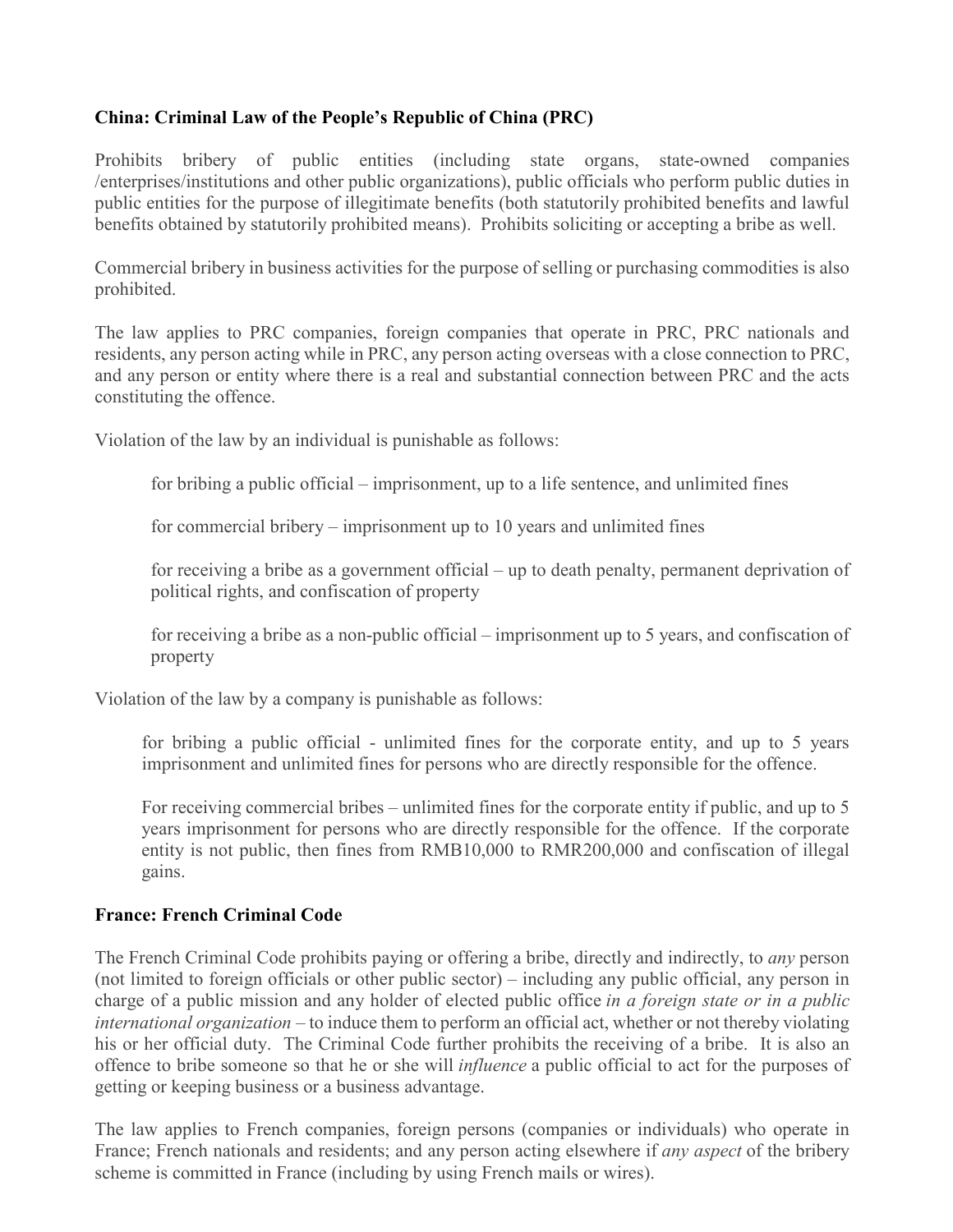Violation of the law by an individual is punishable by up to 10 years imprisonment and criminal fines up to  $\epsilon$ 1,000,000 or double the profits generated from the offence.

Violation of the law by a company is punishable by up to  $\epsilon$ 5,000,000 or 10 times the profits generated from the offence.

### **Germany: German Criminal Code & Related Statutory Acts**

Germany prohibits bribery of any person in the German and EU public sector to induce them to perform an official act, whether or not thereby violating his official duty, bribery of non-EU foreign public officials to induce them to perform a future official act, thereby violating their official duty, and bribery of employees and agents in a business transaction to induce the receiver to agree to an unfair preference in the competitive purchase of goods or commercial services or without approval of the business. German law prohibits not only giving a bribe, but also taking a bribe (demanding, allowing oneself to be compromised and accepting a benefit).

The law can apply to: German and foreign nationals acting while in Germany, German nationals acting elsewhere and any person acting elsewhere if bribery is committed against German public officials.

Violation of the law by an individual is punishable as follows:

Bribery in the commercial context: up to 3 years imprisonment or a fine.

Bribery of public officials: 3 months up to 5 years' imprisonment or a fine.

Taking a bribe: 6 months to 5 years, 1 year or a fine, up to 10 years' imprisonment or a fine for judges/arbitrators.

Violation of the law by a company is punishable as follows:

Administrative offence (breach of duty of supervision for not providing a compliance management system): fine up to  $\epsilon$ 1 million.

In the event of representatives or organ members committing:

a crime: up to  $\epsilon$ 10 million; an offence: the fine for the offence and, in certain cases, a multiple of 10 of the maximum fine.

### **Japan: Japanese Penal Code**

Japan prohibits public officials from accepting, soliciting, or promising to accept a bribe in connection with their duties. It also prohibits a person who is going to become a public official from doing any of the above in the event he or she is appointed. The giving, offering or promising of a bribe to a public official or person who will become a public official is likewise prohibited.

Non-Japanese nationals are liable for bribery if it is committed within Japan. Japanese public officials are liable for accepting bribes even outside of Japan.

The punishment for violation of the law by a public official (or person to be appointed a public official) is imprisonment with work for up to five years, and forfeiture of the value of the bribe. If the public official agreed to perform an act in response to the improper request, the prison term may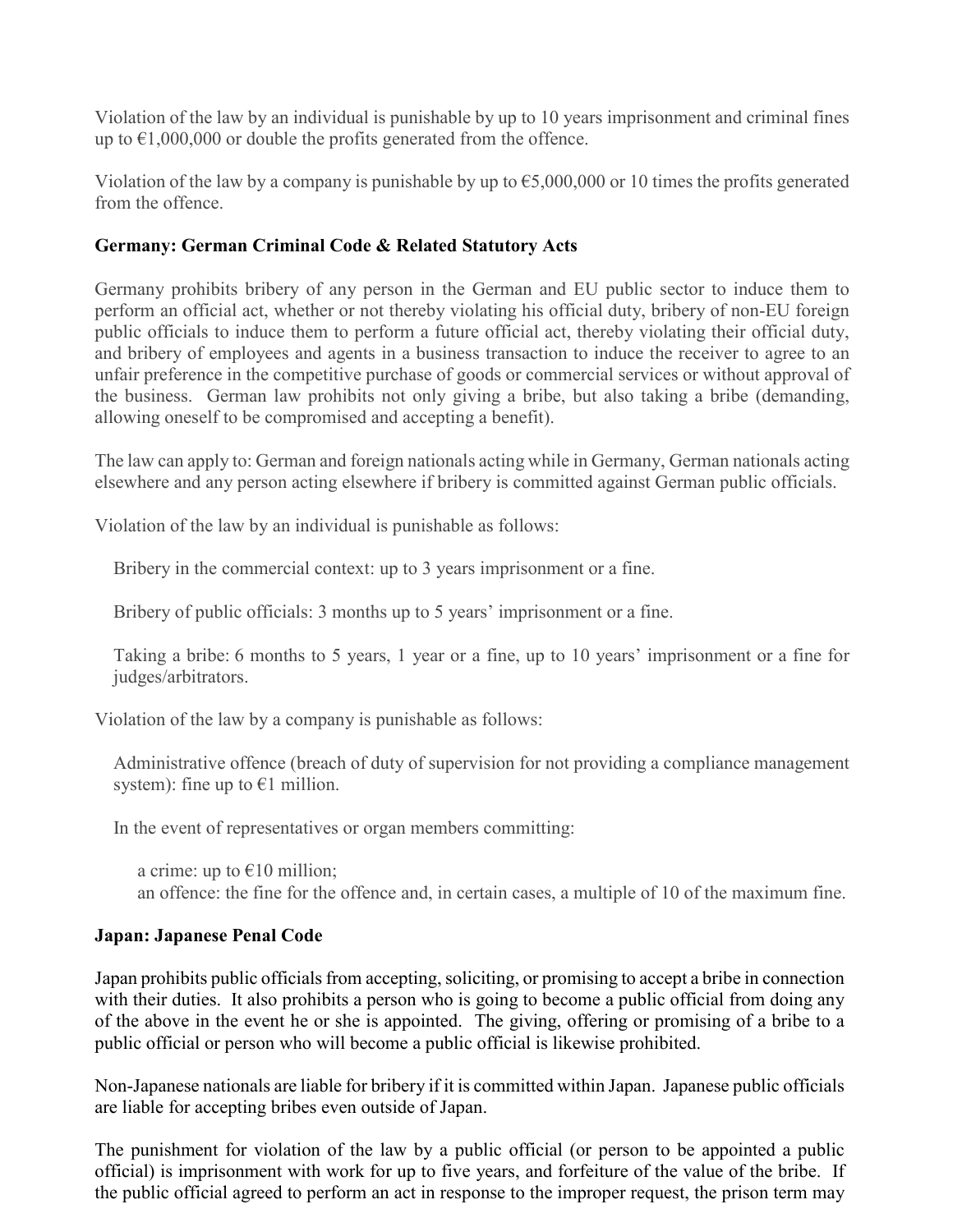be extended up to seven years. If the public official actually acted illegally, the prison term may be extended up to twenty years.

The punishment for offering a bribe to a public official is imprisonment with work for up to three years or a maximum fine of 2.5m yen.

### **Mexico: Mexican Criminal Code**

Mexico prohibits both the giving and the receiving/requesting of a bribe to influence a Mexican public official, a foreign public official, or any other person to influence that person to reach out to a foreign public official and influence such official. Mexico also prohibits commercial bribery, which it defines as an offer, promise or grant, directly or through intermediaries, money or any other handout, whether in goods or services, in order to retain or obtain, for personal gain or gain to a third party, any undue advantages in the conduct of international business:

The law applies to Mexican public officials of the Executive, Legislative and Judicial branches at the Federal and State levels, including employees of public instrumentalities state owned enterprises; Mexicans citizens and residents; Mexican legal entities; foreign entities and individuals. Mexico will also exercise jurisdiction over a felony committed abroad by a foreign individual, if (i) the victim is Mexican, (ii) the offender is located in Mexico, (iii) the offender has not been prosecuted and tried in the country where the felony took place, and (iv) if the offense is considered a felony, both in Mexico and in the country where the incident took place.

A violation of the law by an individual for public bribery/public corruption is punishable by imprisonment ranging from 3 months to 14 years and a fine as calculated by Mexican law.

A violation of the law by a company for public bribery/public corruption is punishable by any combination of the following: dissolution of the legal entity, seizures, fines to be determined on a case by case basis, debarment, closure of premises, suspension of activities, publication of the sentencing, fines, and a ban from public procurement procedures.

A violation of the law by an individual for bribery of a foreign public official is punishable by imprisonment ranging from 3 months to 4 years and a fine as calculated by Mexican law.

A violation of the law by a company for bribery of a foreign public official is punishable by any combination of the following: suspension of activities, closure of premises, debarment, judicial intervention, fines, seizures, dissolution, and publication of sentencing

### **Netherlands: Dutch Criminal Code**

All forms of bribery (commercial and public official bribery) are prohibited, but the legislation differs according to the type of persons involved: public officials (officials), judges (legal officials) and natural persons (non-officials). The commercial bribery law prohibits offering or providing, accepting or requesting a favor in consideration of an act or omission committed, or to be committed, by an employee or agent in breach of his or her duties as an employee or agent. This includes concealing the favor from the employer or principal in violation of standards of good faith.

Companies can be held responsible for acts of employees and third parties on their behalf.

Receiving or asking for bribes (also known as "passive" bribery) is also prohibited under Dutch law: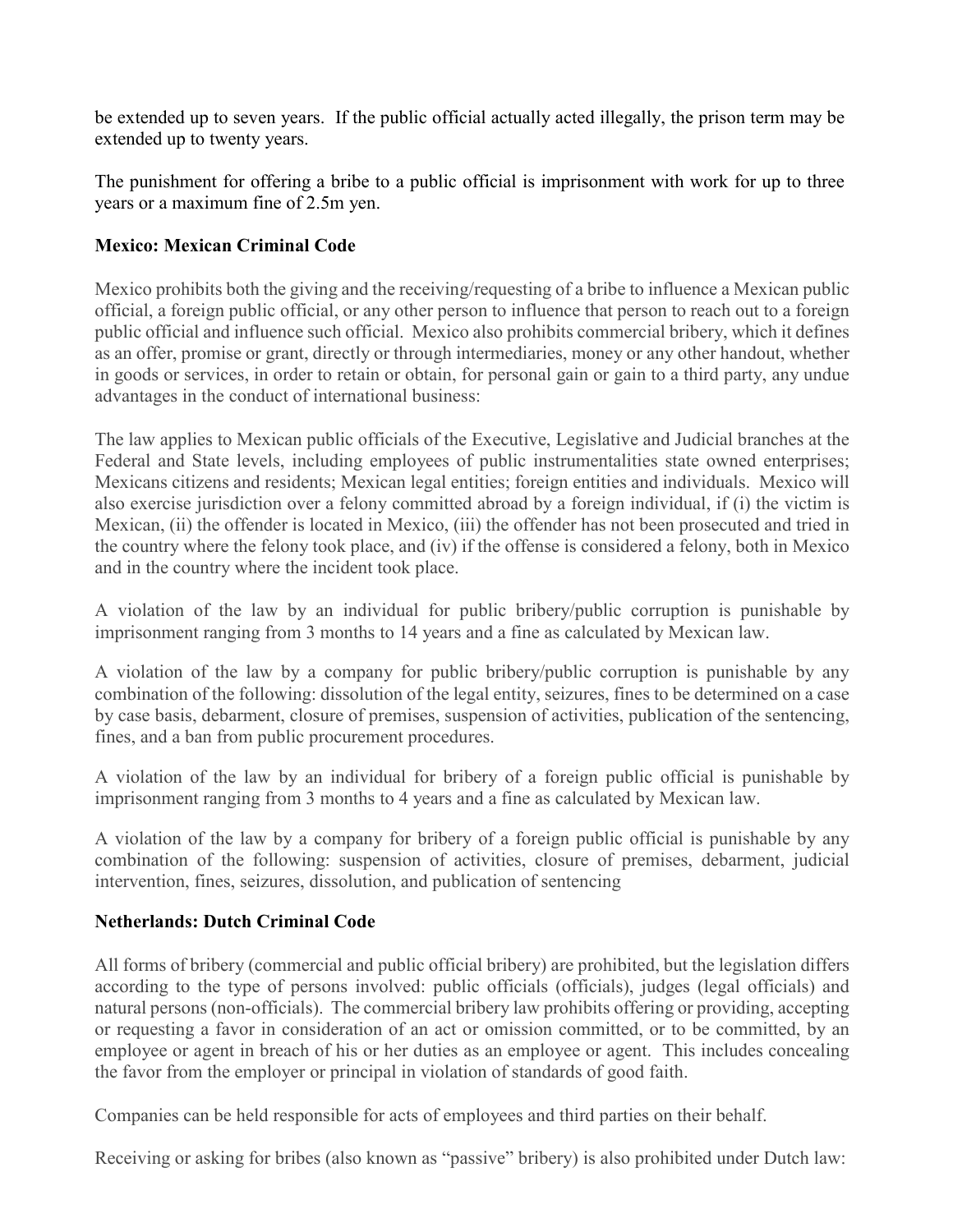Officials who receive bribes violate the law if they had actual or perceived knowledge that the favour was given with malicious intent.

Judges who accept gifts, promises, guarantees or services which one should reasonably consider influential on the outcome of cases, can be held criminally liable.

Nonofficials who accept gifts are criminally liable if by doing so they breach a special duty of care that derives from their professional status.

The Dutch laws on bribery apply to:

Any natural person or legal person (incorporated under Dutch law or elsewhere) that engages in the act of bribery within the territory of the Netherlands, or on board a Dutch vessel or aircraft.

All Dutch nationals and legal persons (i.e. companies incorporated under Dutch law), who engage in acts of bribery abroad, provided that bribery is also punishable in the foreign country where it has been committed.

Anyone who bribes a Dutch public official abroad, provided that the bribery is also punishable in the foreign country where it has been committed.

Acts of bribery that are partly committed outside the territory of the Netherlands (e.g. if a Dutch public official accepts a bribe in the Netherlands, sent to him/her by a person from another country).

Violations of the law are punishable as follows:

For bribery of a (foreign) public official:

Individuals: Imprisonment (not exceeding six years) or a criminal fine.

Legal entities: Criminal fine, up to  $\epsilon$ 830,000

For receiving or asking for bribes by a (foreign) public official:

Individuals: Imprisonment (not exceeding six years) or a criminal fine. If the public official holds a senior position (e.g. a Minister or mayor) the imprisonment will not exceed eight years.

For bribery of a judge:

Individuals: Imprisonment (not exceeding nine or twelve years) or a criminal fine.

Legal entities: criminal fine.

For receiving or asking for bribes by a judge:

Individuals: Imprisonment (not exceeding nine years) or a criminal fine. If the judge receives or asks for a bribe in order to influence the outcome of a criminal procedure, the imprisonment will not exceed twelve years.

For receiving and offering bribes by or to someone in the service of his/her employer or acting as an agent, not being a public official: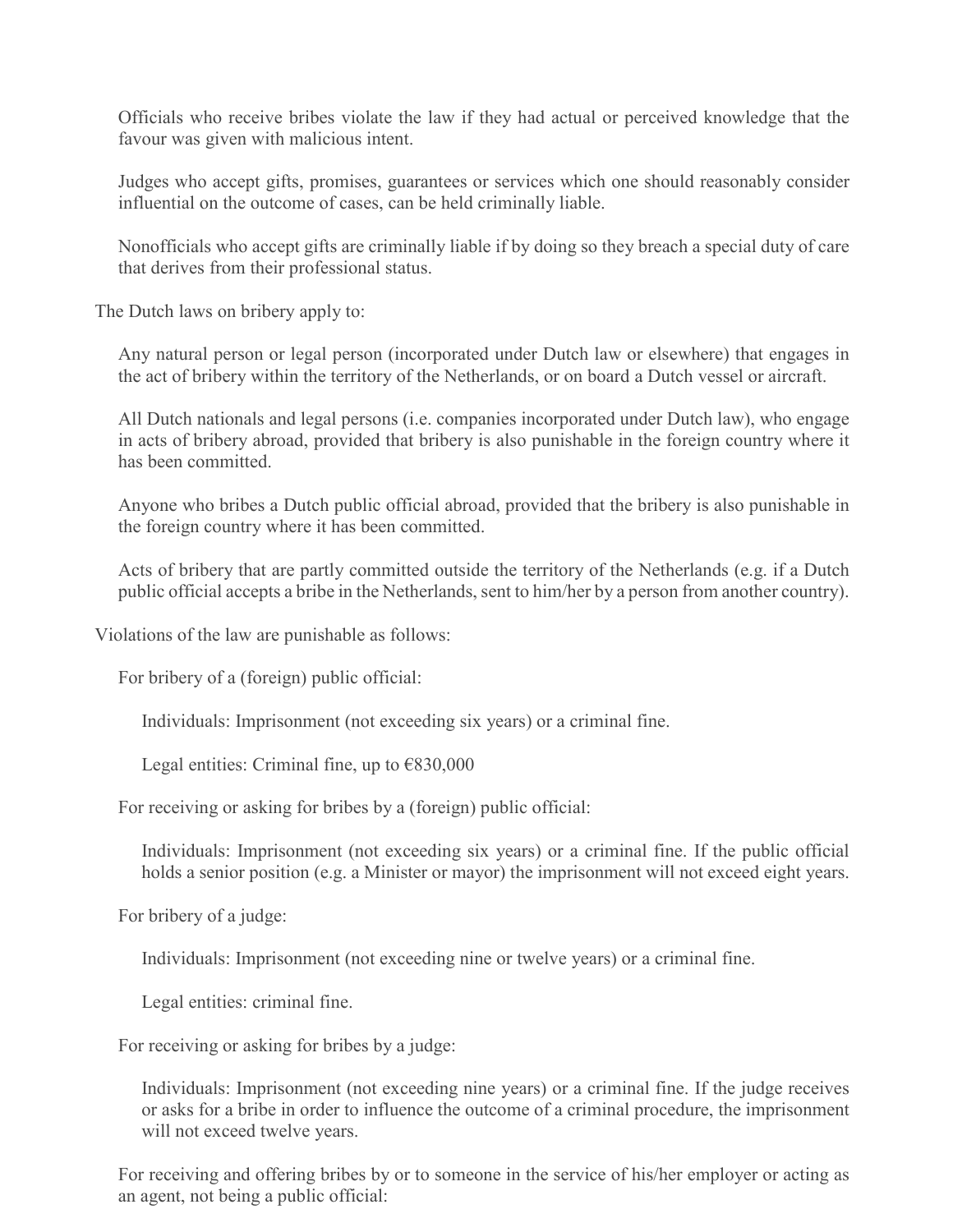Individuals: Imprisonment (not exceeding five years) or a criminal fine.

Legal entities: Criminal fine.

# **New Zealand: Crimes Act 1961 & Secret Commission Act 1910**

New Zealand prohibits the bribery of judicial officers, Ministers of the Crown, members of parliament, law enforcement officers or officials, as well as the receiving of a bribe by such persons. It further prohibits the bribery of foreign officials if the offense occurs in New Zealand, the person making the bribe is a New Zealand citizen or ordinary resident or a company solely incorporated under New Zealand law. It also prohibits bribery in the private sector.

New Zealand will apply its law whether or not the conduct or the result of the conduct constituting the offense occurs in New Zealand.

A violation of the law is punishable as follows:

for bribery of public officials other than judicial officers and Ministers of the Crown: up to 7 years imprisonment

for bribery of judicial officers and Ministers of the Crown: up to 14 years imprisonment

for bribery of foreign public officials: a fine of up to \$5 million, or if a court is satisfied that an offence occurred in the course of producing a commercial gain, and if the value of that commercial gain can be readily ascertained, 3 times the value of that commercial gain.

for bribery in the private sector: up to 7 years imprisonment

# **Spain: Spanish Criminal Code**

The Spanish Criminal Code prohibits any private individual from offering or making a bribe of any kind to any public authority or official, including Spanish officials and foreign officials, as well as officials of the EU and public international organizations, Spanish law considers anyone holding a position in exercise of the public function a public authority or official, such as jurors, arbitrators, mediators, experts, judicially appointed controllers or managers, and insolvency administrators. The law prohibits both the giving and the accepting/requesting of the bribe.

Spanish law also prohibits commercial bribery, which is when any person offers, promises or grants an unjustified advantage or benefit of any kind to a manager, executive, employee or collaborator of a company in order to be unduly favored in merchandise purchasing, services procurement or any sort of commercial relations.

The law applies to any individual, Spanish national or otherwise, acting in Spanish territory, any Spanish or foreign company operating in Spain, public authorities, officials and holders of the public function of Spain, any member state of the European Union, or any other foreign state, the European Union or any public international organization. The law also applies to Spanish companies and Spanish individuals acting abroad, provided that the bribery offense (i) is punishable in the country where it has been committed –unless specified otherwise in international treaties – and (ii) has not been adjudicated in said country – i.e. not acquitted, not pardoned, not sentenced, or sentenced but sentence has not been fully served, in which case the punishment obtained in Spain shall be reduced in the amount of the partially served foreign conviction.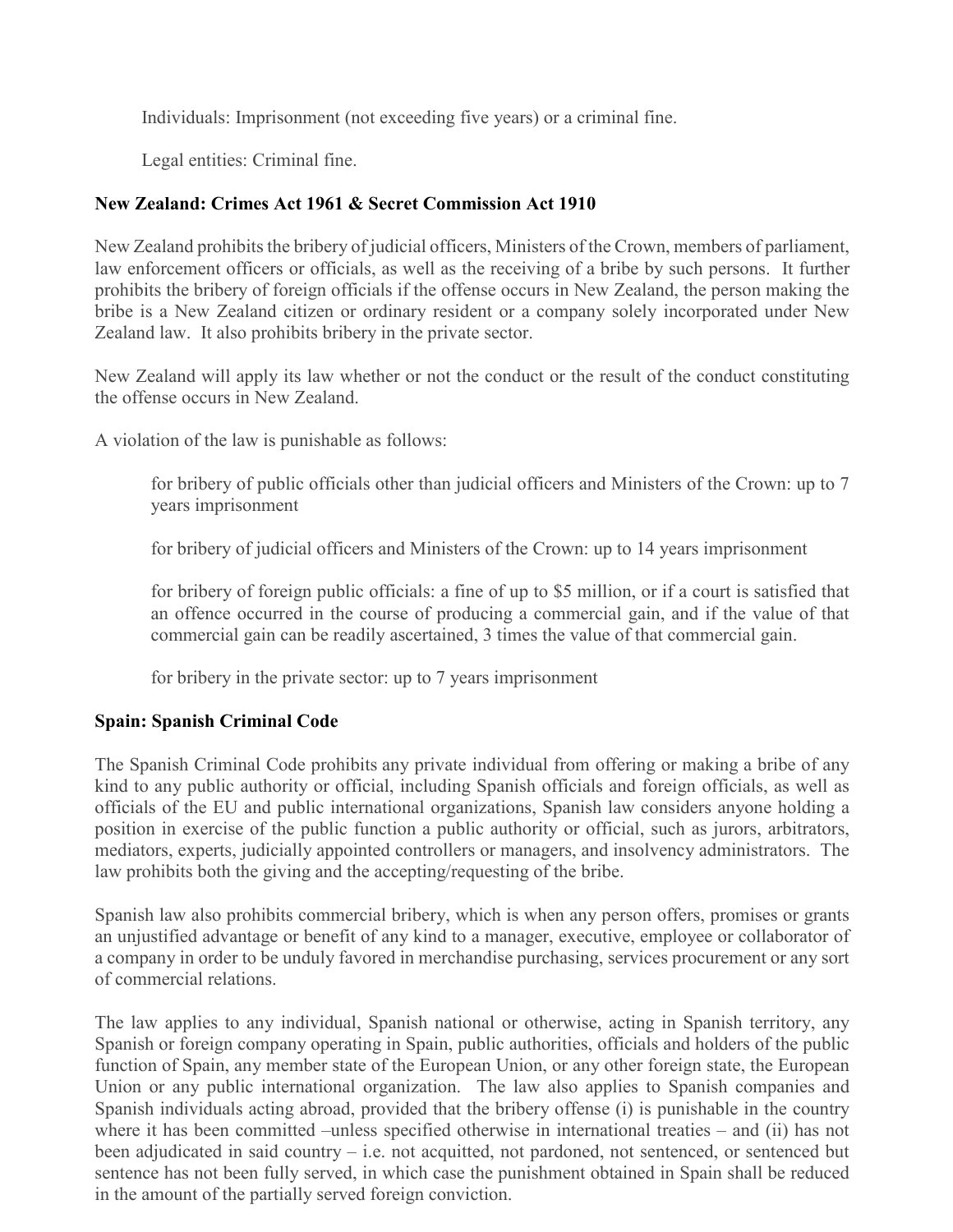Violation of the law for bribery involving a public official is punishable as follows:

If the offense was to obtain actions or omissions contrary to the inherent duties of the official's position: by 3 to 6 years imprisonment, a daily fine for 12 to 24 months and 9 to 12 years debarment from public employment or office and passive suffrage (for the bribed official)/ 5 to 10 years debarment from public tenders, subsidies and fiscal and Social Security benefits (for the bribing individual or company).

If the offense was to obtain actions according to the inherent duties of the position: 2 to 4 years imprisonment, a daily fine for 12 to 24 months and 5 to 9 years debarment from public employment or office and passive suffrage (for the bribed official)/5 to 10 years debarment from public tenders, subsidies and fiscal and Social Security benefits (for the bribing individual or company).

If the offense was to obtain actions on account of the authority/official's position: 6 months to 1 year imprisonment and 1 to 3 years suspension from public employment or office (for the bribed official)/5 to 10 years debarment from public tenders, subsidies and fiscal and Social Security benefits (for the bribing individual or company).

For bribing companies (in addition to the above):

2 to 5 years/3 times to 5 times profit fine if the penalty for a natural person were higher than 5 years imprisonment.

1 to 3 years/2 times to 4 times profit fine if the penalty for a natural person were of 2 to 5 years imprisonment.

6 months to 2 year/2 times to 3 times profit fine if the penalty for a natural person were lower than 2 years imprisonment.

In cases of bribery of public authority or official in the context of international economic activities, the bribing individual shall be sanctioned with a penalty of 3 to 6 years imprisonment, 12 to 24 months/3 times profit fine and 7 to 12 years debarment from public tenders, subsidies and fiscal and Social Security benefits.

Violation of the law against commercial bribery is punishment by 6 months to 4 years imprisonment, fine of up to 3 times the value of the bribe and 1 to 6 years debarment from the exercise of industrial or commercial activities.

# **United Kingdom: UK Bribery Act**

The UKBA makes it a criminal offence to bribe ("active bribery"), or be bribed ("passive bribery"), whether in the public or private sector. The UKBA also makes it an offense for a company to fail to prevent bribery, if persons associated with it bribe others with the intention of obtaining or retaining business for the company.

Bribery of a foreign public official ("FPO") requires an intention to influence the FPO in their capacity as a FPO, and, obtain or retain business or an advantage in the conduct of business. An FPO means any individual that holds a legislative, administrative or judicial position, or, exercises a public function in any territory outside the UK, or, is an official or agent of a public international organisation.